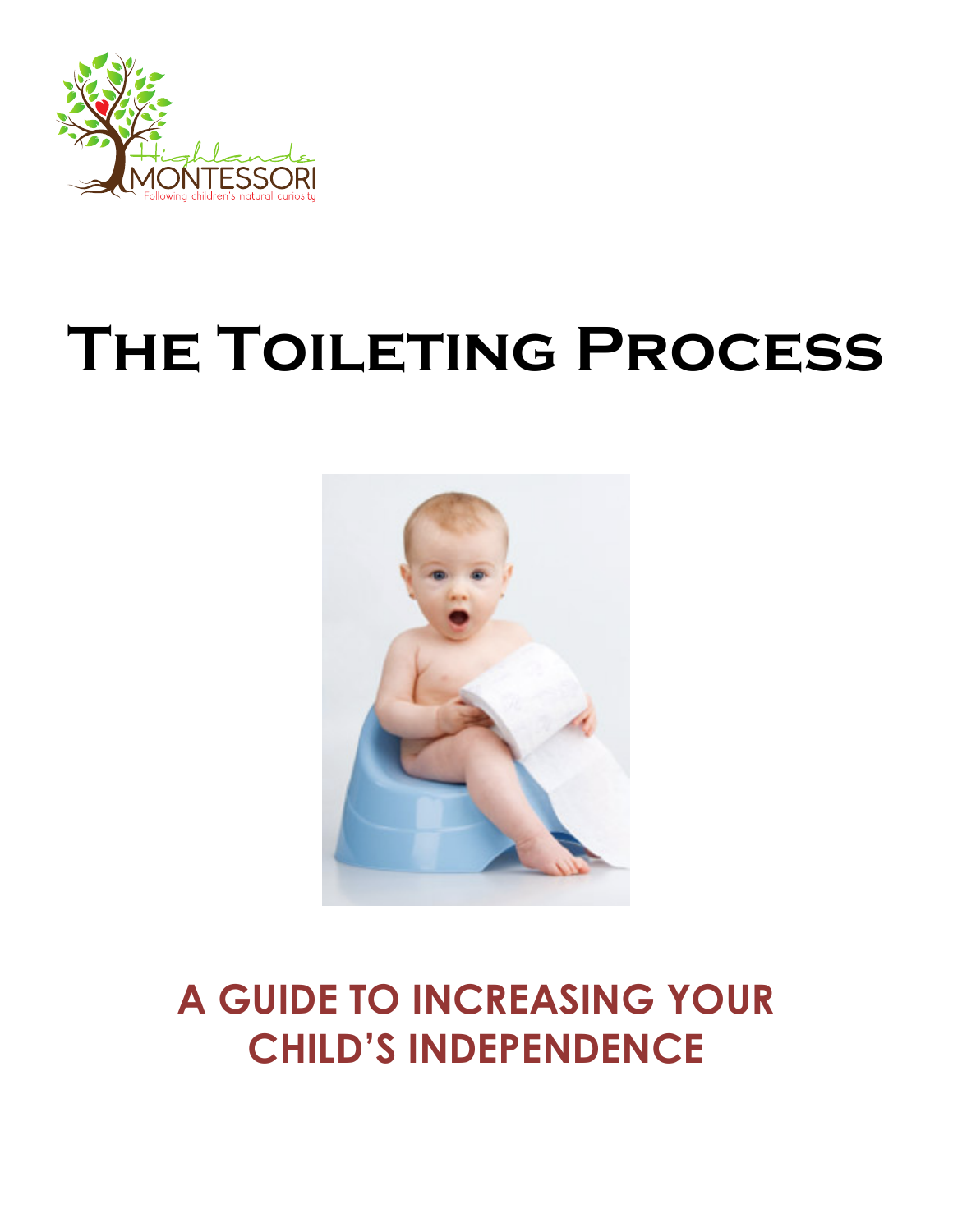## Signs of Readiness

Toileting is a natural part of development. Children exhibit signs of readiness that, if identified in time, can help the whole process go more smoothly.

Children are physically capable of beginning toileting once their sphincter muscles and nervous system are fully developed. This development occurs once the child is able to walk steadily.

Psychologically, a child exhibits many signs of readiness to start the toileting process. This occurs when the child is able to recognize his or her own bodily functions. Seeing others use the toilet can also help a child become ready to start toileting.

The following are some signs that your child may be interested in beginning toileting:

- Shows increased interest in the toilet or bathroom (flushing the toilet, interested in others' bathroom habits, etc.)
- Recognizes that he has urinated or had a bowel movement in his diaper
- Dislikes the feeling of a wet or dirty diaper
- Begins using language to describe urine/stool
- Experiments with bladder control by holding urine (you may notice extended periods of time with a dry diaper)

\*Not all children exhibit these signs at the same time or in the same way. In general, we believe that toileting early is much better than waiting too late and missing the child's sensitive period!

Children that toilet too late may demonstrate resistance to toileting because they have grown accustomed to being wet or soiled. It is also more difficult to toilet an older child who is naturally in a stage in which they are seeking power and testing limits.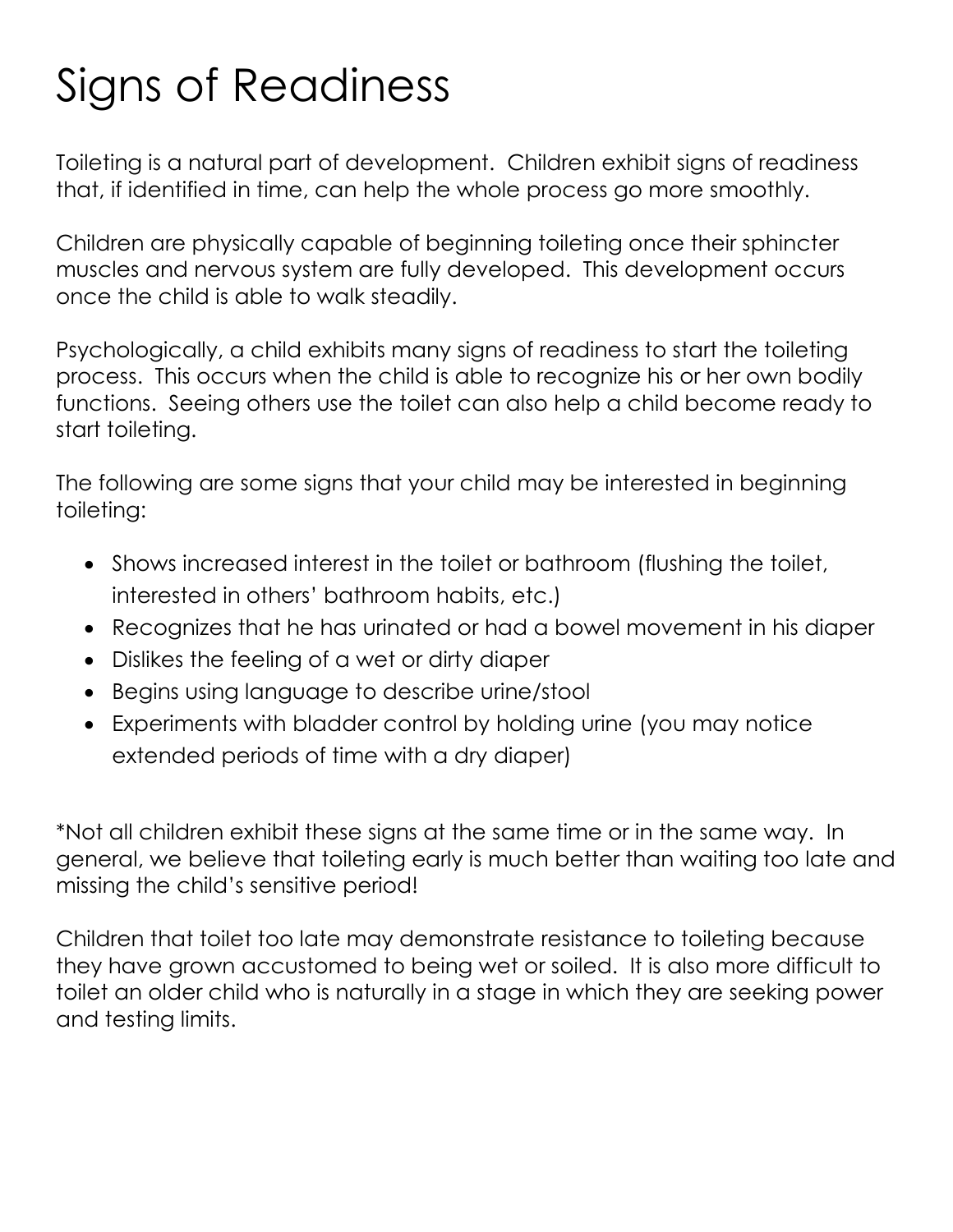## Preparing an Environment

#### **What to Include?**

It is important to set up a space for your child to be fully independent in the toileting process.

This should include:

- A toilet seat or potty chair
- A sink with a step stool
- Toilet paper
- Wipes
- A hamper for dirty clothes
- A basket of clean underwear\*

\*In order to fully experience the feeling of being wet, children who are toileting should not be kept in diapers. Instead, plan to keep a supply of clean underwear and pants. Wearing underwear helps the child connect the sensation of a full bladder with the release of urine. Furthermore, children learn that being clean and dry is preferable to being wet or soiled.

Once you commit to putting your child in underwear, we recommend not using diapers for any reason (with the possible exception of nap or night time). It sends a very confusing message to your child when you tell him that he is capable and ready to start using the toilet, but put him in a diaper for a trip to the grocery store.

Some children may also learn to predict that they will be diapered sporadically throughout the day and hold their urine until they have a diaper on, which can make them more susceptible to urinary tract infections. Padded training underwear can be a useful alternative for outings.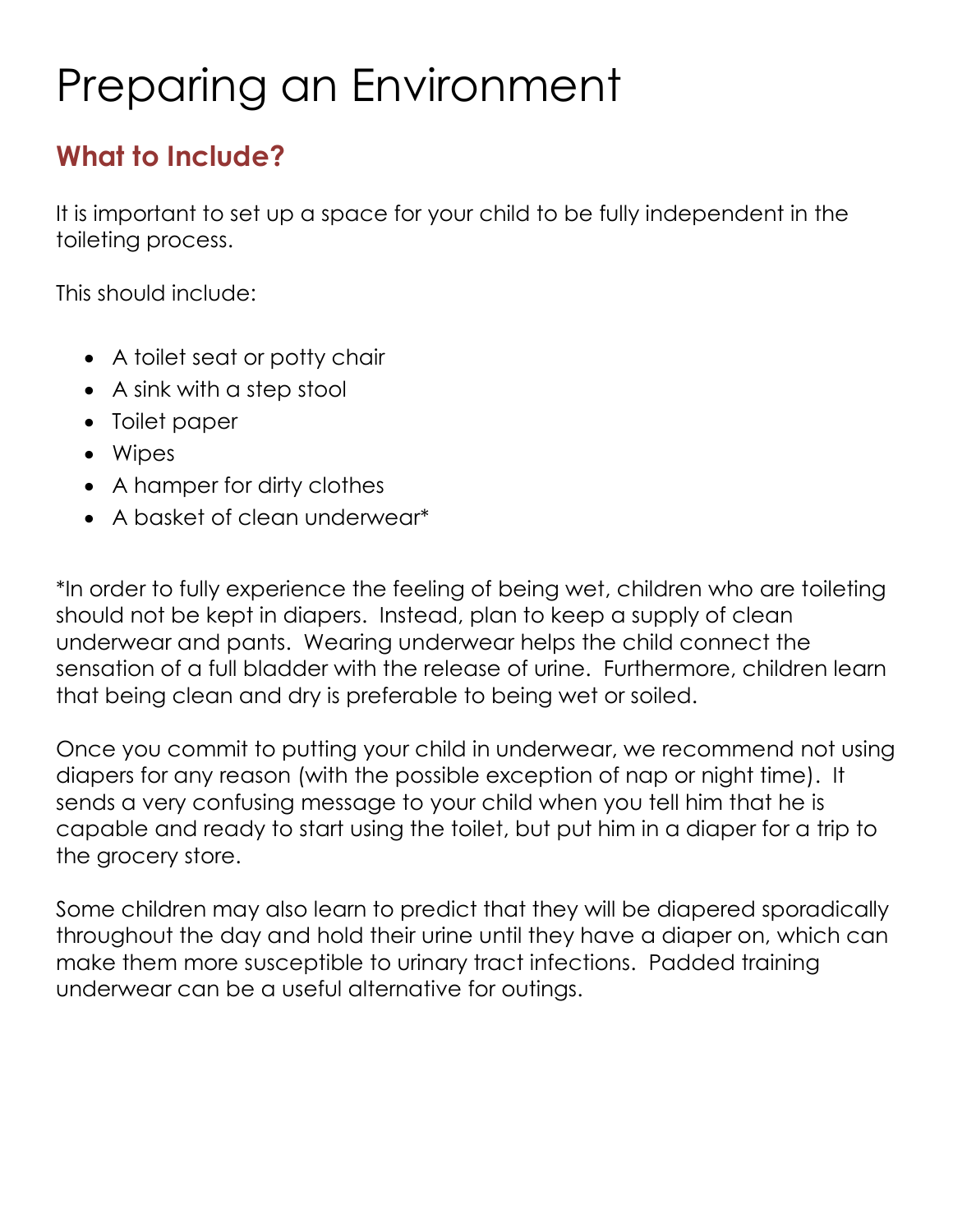#### **The Emotional Environment**

Children have an uncanny ability to sense the attitudes of adults. Thus, it is critical to use positive language and create a comfortable atmosphere around the toileting process. When the adult is relaxed, it is much easier for the child to be successful.

When your child successfully urinates or has a bowel movement in the toilet, you can identify the event: "I can see that you urinated in the toilet!" The child does not need any external praise or motivation (e.g. toys or stickers). Rather, they will feel a natural pride in their accomplishment.

When we overpraise a child, we teach the child that they should expect an external reward for the behavior. Toileting is a part of a child's natural development. When we give a child too much praise for using the toilet, this sends the message that they have done something special and that you are surprised by their abilities.

Similarly, if a child is unsuccessful in using the toilet, refrain from using shame or judgment. Instead, simply identify the event without emotion and accept it as part of the process: "I can see you urinated on the floor. Let's clean it up and put on dry underwear!"

#### **Allowing for Independence**

Learning to use the toilet is an important step in your child's development of independence. This leads to a sense of self-pride as the child learns to trust his own abilities.

As your child develops independence, you can support the process through collaboration. Instead of dressing your child, you might offer to help him put his leg in the underpants and then let him pull them up.

This process requires patience and a positive attitude. With continued support, your child will soon learn to dress, undress, and use the toilet without support.